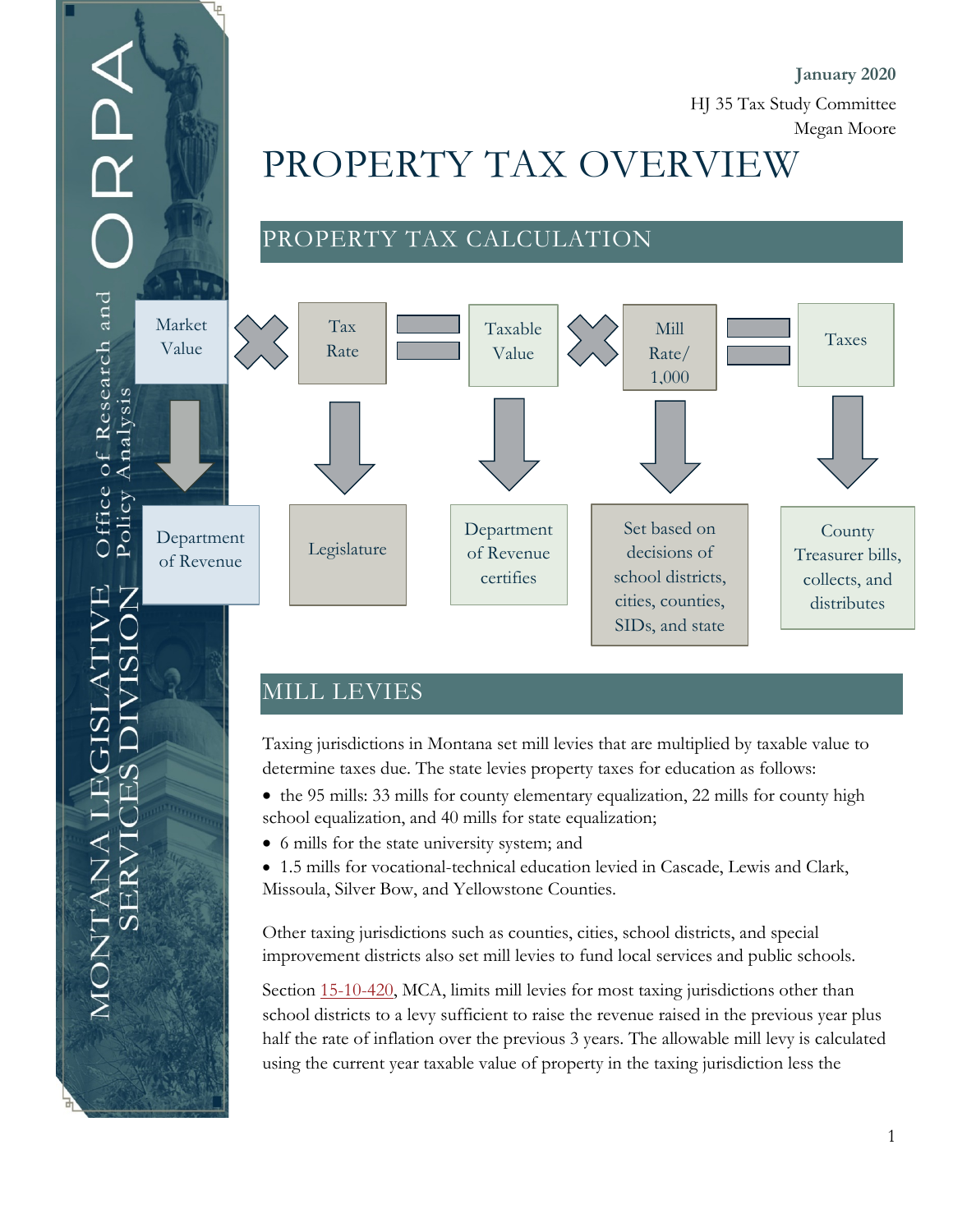taxable value of newly taxable property. Newly taxable property includes new construction, subdivided property, and transfer of property from tax-exempt to taxable status.

A taxing jurisdiction may exceed the mill levy calculated pursuant to 15-10-420, increase a mill levy that is required to be submitted to voters, or impose a new mill levy upon an affirmative vote of the voters in the jurisdiction. This authority is provided for in [15-10-425,](https://leg.mt.gov/bills/mca/title_0150/chapter_0100/part_0040/section_0250/0150-0100-0040-0250.html) MCA.

# CLASSES OF PROPERTY

| <b>Class</b>   | Description                                                                                                                                                                                                                                  | <b>Tax Rate</b>                                                                        | Valuation<br>Standard | Valuation<br>Cycle |
|----------------|----------------------------------------------------------------------------------------------------------------------------------------------------------------------------------------------------------------------------------------------|----------------------------------------------------------------------------------------|-----------------------|--------------------|
| $\mathbf{1}$   | Net proceeds of mines                                                                                                                                                                                                                        | 100%                                                                                   | Net proceeds          | Annual             |
| 2              | Gross proceeds of metal mines                                                                                                                                                                                                                | $3\%$                                                                                  | Gross<br>proceeds     | Annual             |
| 3              | Agricultural land, nonqualified<br>agricultural land, nonproductive<br>patented mining claims                                                                                                                                                | 2.16%; nonqualified ag: $15.12\%$                                                      | Productivity<br>value | 2 years            |
|                |                                                                                                                                                                                                                                              | Residential: 1.35%                                                                     |                       |                    |
|                |                                                                                                                                                                                                                                              | Commercial/industrial: 1.89%                                                           |                       |                    |
|                |                                                                                                                                                                                                                                              | Single family residence value<br>over \$1.5 million: 1.89%                             |                       |                    |
| $\overline{4}$ | Residential, commercial, industrial                                                                                                                                                                                                          | Golf course: $0.945%$                                                                  | Market value          | 2 years            |
| 5              | Rural electric cooperatives not<br>included in class seven, rural<br>telephone cooperatives, pollution<br>control and carbon capture<br>equipment, new industrial property,<br>property used to furnish<br>telecommunications in rural areas | $3\%$ ; new pollution control<br>equipment exempt for 10 years                         | Market value          | Annual             |
| 7              | Rural electric cooperatives not<br>included in class nine, noncentrally<br>assessed utilities                                                                                                                                                | 8%                                                                                     | Market value          | Annual             |
| 8              | Business equipment                                                                                                                                                                                                                           | First \$100,000 MV exempt,<br>\$100,001 to \$6 million: 1.5%,<br>Above \$6 million: 3% | Market value          | Annual             |

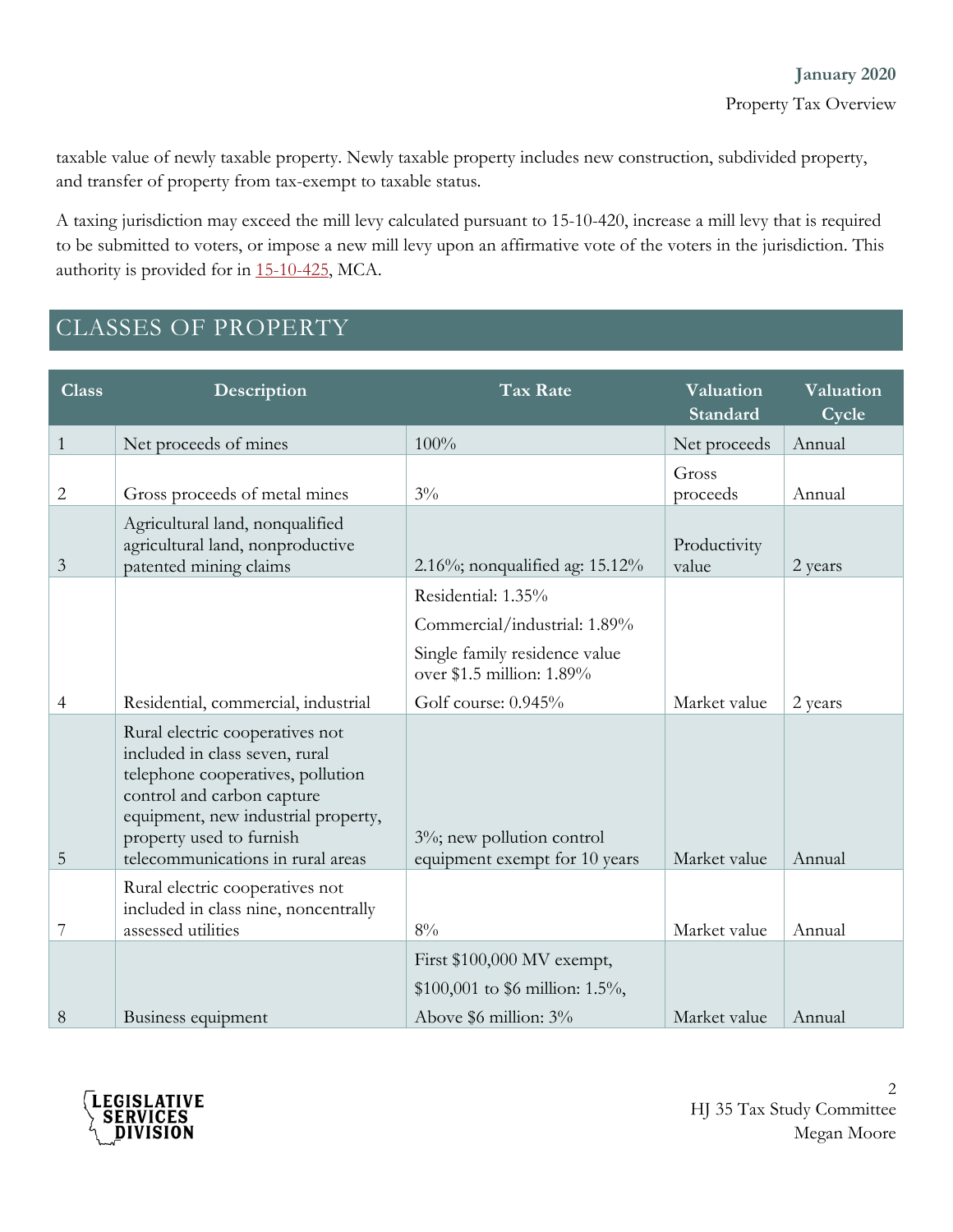**January 2020**

Property Tax Overview

| <b>Class</b> | Description                                                                                                                     | <b>Tax Rate</b>                                                                                                                           | Valuation<br>Standard | Valuation<br>Cycle |
|--------------|---------------------------------------------------------------------------------------------------------------------------------|-------------------------------------------------------------------------------------------------------------------------------------------|-----------------------|--------------------|
| 9            | Nonelectric generating property of<br>electric utilities, pipelines                                                             | 12%                                                                                                                                       | Market value          | Annual             |
| 10           | Forest land                                                                                                                     | $0.37\%$                                                                                                                                  | Productivity<br>value | 6 years            |
| 12           | Railroad and airline property                                                                                                   | Lesser of taxable value of<br>commercial property divided by<br>market value of commercial<br>property or 12%; 2018 tax rate:<br>$3.04\%$ | Market value          | Annual             |
| 13           | Electric generating property of<br>electric utilities and<br>telecommunications utilities                                       | $6\%$                                                                                                                                     | Market value          | Annual             |
| 14           | Renewable energy production and<br>transmission property                                                                        | $3\%$                                                                                                                                     | Market value          | Annual             |
| 15           | Carbon dioxide and liquid pipeline<br>property                                                                                  | 3%; 1.5% for carbon<br>sequestration equipment granted<br>an abatement                                                                    | Market value          | Annual             |
| 16           | High voltage direct-current converter<br>stations                                                                               | 2.25%                                                                                                                                     | Market value          | Annual             |
| 17           | Certain qualified data centers,<br>dedicated communications<br>infrastructure for 15 years (after<br>which it's class thirteen) | $0.9\%$                                                                                                                                   | Market value          | Annual             |

# APPROACHES TO VALUE

The Department of Revenue uses three approaches to determine the market value of a property.

#### SALES COMPARISON APPROACH

The sales comparison approach uses comparable sales of like property. Sales prices for arm's-length sales of similar properties are used with adjustments for property characteristics. The sales comparison approach is used for residential and commercial property.



3 HJ 35 Tax Study Committee Megan Moore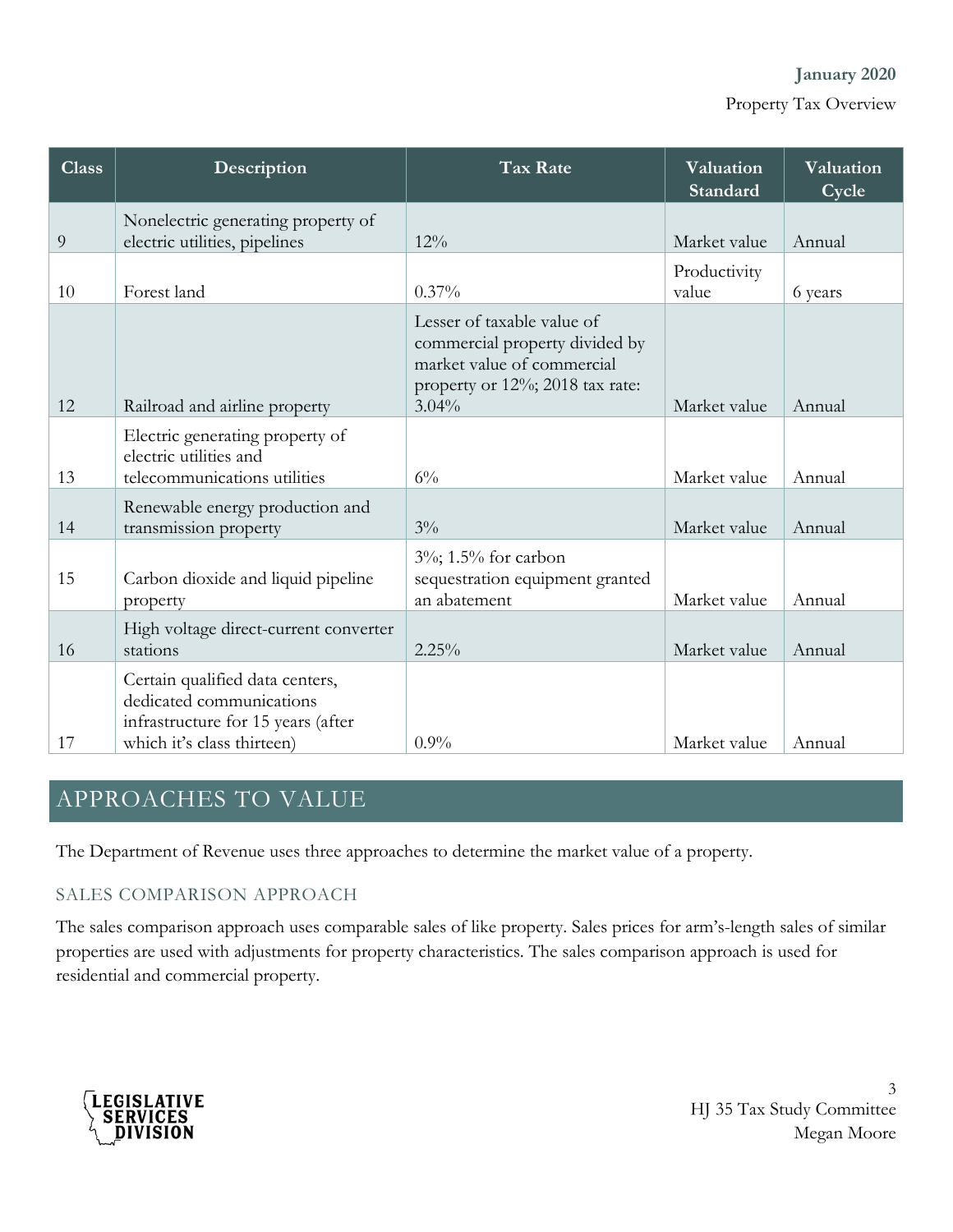#### COST APPROACH

The cost approach uses the original cost of the property less depreciation. Information comes from the balance sheet and other business records. The cost approach is used for commercial property and industrial property and may be used for residential property when sales data is not available.

#### INCOME APPROACH

The income approach uses the income generated from the property divided by a capitalization rate. The capitalization rate is the rate of return expected from investment property. The information comes from income statements and financial markets. The income approach is used to value commercial and industrial property. A version of the income approach is also used to value agricultural property and forest property, which are valued based on their productivity.

## CENTRALLY ASSESSED PROPERTY

Centrally assessed property is property operated as a single and continuous property, either because the property is physically connected or because the property is functionally operated as a single entity. Examples of centrally assessed property are railroads; scheduled airlines; telephone, electric power, or transmission lines; rate-regulated natural gas transmission or oil transmission pipelines; natural gas distribution utilities; gas-gathering facilities; and canals, ditches, and flumes. Centrally assessed property is included in class five, class nine, class twelve, class thirteen, class fourteen, and class fifteen.

The unit valuation method is used to value centrally assessed property. The Department values the property of the entire company and that value is allocated to the state of Montana and then to taxing jurisdictions within the state. Intangible personal property is exempt from taxation and must be removed from the unit value of centrally assessed property. Examples of intangible personal property include stocks, bonds, licenses, promissory notes, copyrights, patents, trademarks, contracts, software, franchises, and goodwill.

## PROPERTY TAX ASSITANCE

There are two property tax assistance programs that reduce the taxable value of eligible taxpayers and an income tax credit for property taxes paid by elderly homeowners and renters.

#### PROPERTY TAX ASSISTANCE PROGRAM

The property tax assistance program reduces the taxable value on the first \$200,000 of value of a taxpayer's primary residence. For tax year 2019, eligibility is set at federal adjusted gross income of \$23,337 or less for single taxpayers



4 HJ 35 Tax Study Committee Megan Moore